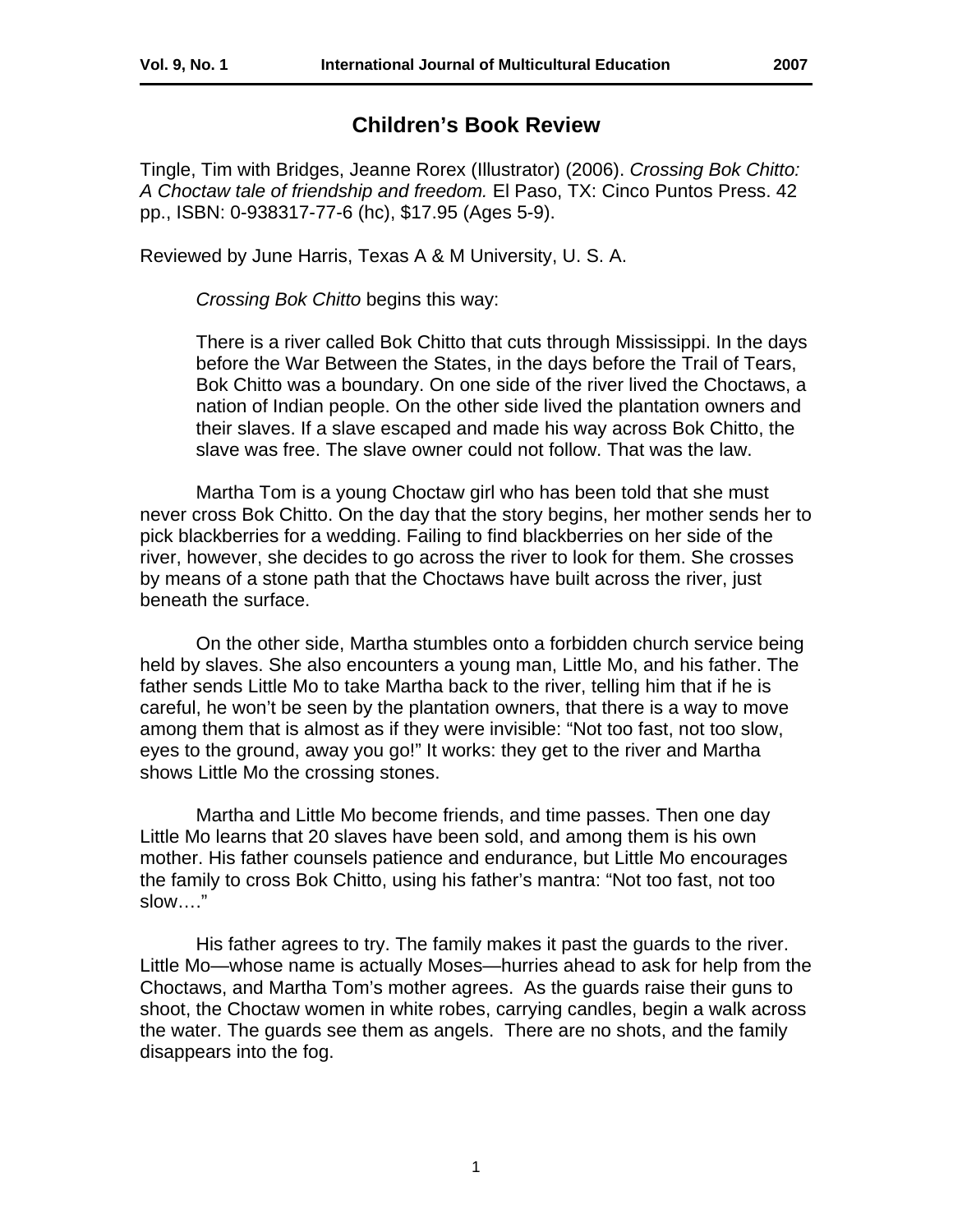Author Tim Tingle is a member of the Choctaw Nation of Oklahoma, and illustrator Jeanne Rorex Bridges is of Cherokee ancestry. Tingle is better known, perhaps, for his storytelling and presentations at folklore festivals. His first book, *The Choctaw Way,* was based on interviews and talks with elders of the Choctaw tribe, and he has indicated that *Crossing Bok Chitto* began as an outgrowth of those talks.

 Tingle's beginning sentences, mentioning the Civil War and The Trail of Tears, were undoubtedly chosen to make the connection between the disenfranchisements of both Black Americans and Native Americans. Before the Civil War ended slavery in the United States, the Native Americans in the southern United States had been forcibly uprooted from their homes and moved to Oklahoma. Thus, the connection between the groups as victims of the U. S. policy is established early. That fact would be lost on children of either group unless a knowledgeable adult made the connection for them. However, children do not have to understand political considerations to appreciate a story of kindness and friendship. The story would certainly resonate with young readers who can make the connections between those who need help and those who are able to give it.

 If there are any villains in this story, they would be the nameless and faceless plantation owners and the guards they employ to keep the slaves in line, but that villainy is very much minimized in the telling of the tale. The emphasis in this book is on friendship and support. The use of the "Not too fast, not too slow…" chant that renders the Black family "invisible" to the guards might, in an adult work, be termed "magical realism," though that term seems pretentious for a work meant for children. The mantra works; the family escapes. One would doubt that children would question the use of a bit of "magic" to aid the family.

 This book has considerable value as a work for children in several ways. For one thing, the tribal connection is very clear. Works of fiction for children which deal with Native Americans have traditionally fallen into a "generic Indian" category although Native Americans tend to identify with their tribal affiliations, not just "Indian." This book clearly connects with the Choctaw heritage. Further, the artist seems to have made the dress and customs appropriate for the time and place. Additionally, the book brings up an event in history (even though obliquely)—the Trail of Tears—that is very often skipped over in teaching U. S. history. Children need to know that the government of the United States made mistakes in the past, so they may understand that it is possible the government will make mistakes in the future. We cannot begin too early to educate students about national obligations to all U.S. citizens.

 The artwork in this book is luminous. Jeanne Rorex Bridges is well known as a Native American artist, and *Crossing Bok Chitto* is her first book illustration. She has created characters whose faces clearly show their heritage and their